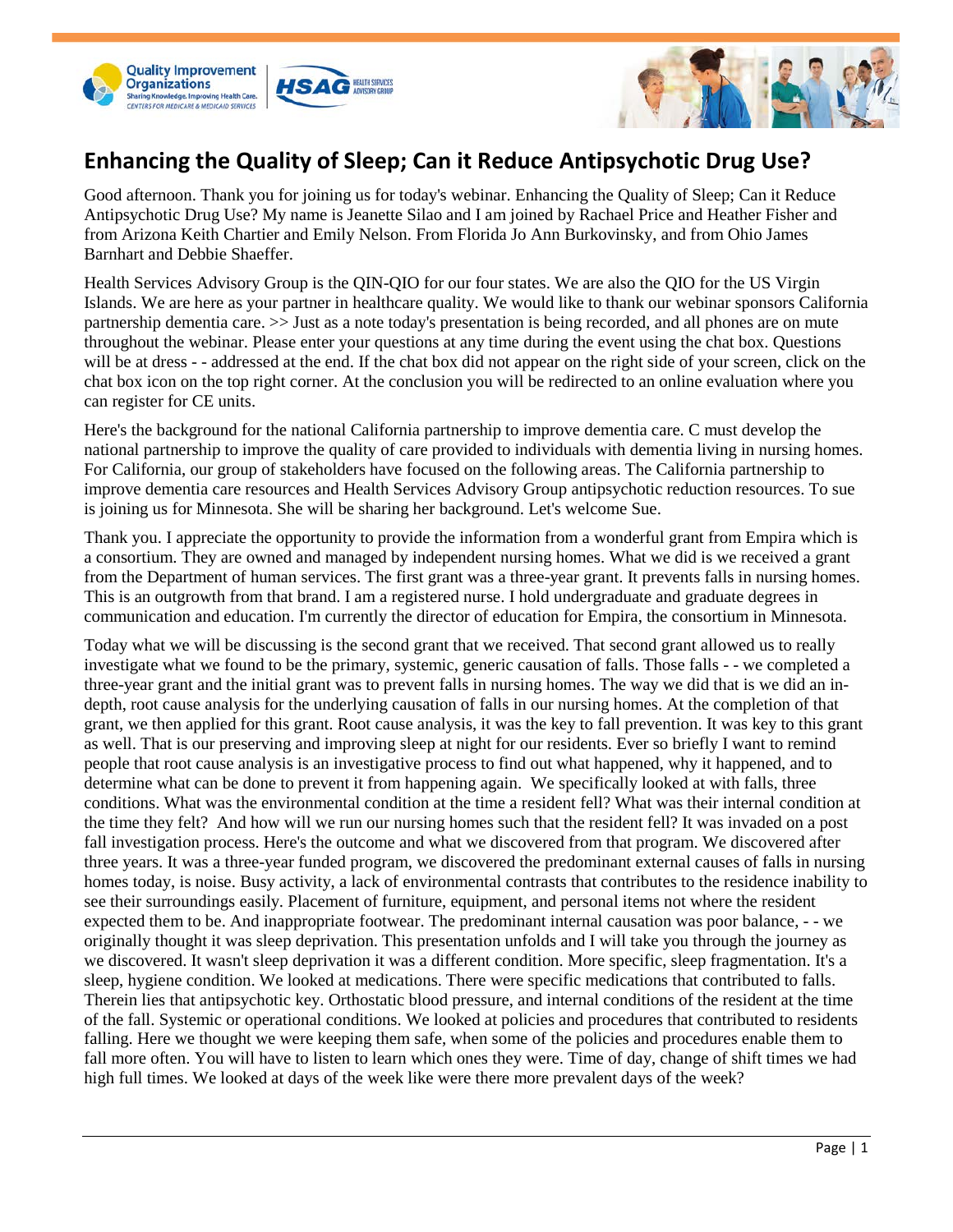





We looked at routine staff assignments. We looked at staffing levels. We wanted to know were there more falls due to less deaf or more falls due to less staff? We investigated all of that. The outcome of that program, is our biggest take away, our external lesson that we learned is that if we can stop the noise, we can reduce the fall. Noise was a key issue in the fall prevention program. Internally, if we can stop disturbing and fragmenting sleep, we can reduce falls. It wasn't so much the amount of sleep, but the disturbance to that sleep. How did we discover that? In the process of the program we were monitoring and collecting data post fall. We identified the longer our residents were staying in the nursing homes, their mood status declined. Their cognitive status changed for the most part. Naps began to increase. Where you may say grandma has been taking a nap in the afternoon for about an hour. Or dad likes to take a brief nap around 3:00 in the afternoon. That is the history we were getting. As it stayed with us, we were identifying that they wake up in the morning and the first thing they want to do after breakfast is taken up. The first thing they want to do after lunch, was go back and go to bed. It was the evening staff that was getting them up from a nap to were three hours later. We noticed their education - - agitation increased. What do I mean by that? Often I think in our industry we identify it as behaviors. Behavior that affects others. All of this is collected on the MDS. We noticed an increase in falls. We started to put all of those points together and said there's a bigger picture here. When 's mood status gets work - - worse and when the cognitive status declined and when we not more and we are agitated and stressed, we have sleep disturbance, sleep fragmentation. It took us, going to a number of national and international conferences to put these points together. In October 2011, we were awarded our second grant. It's an offspring of that first grant of a fall prevention. We went back to the government and said to the Department of human services, we identified a very generic, systemic, inbred process in how we run our nursing homes that is contributing to the falls. That process is sleep fragmentation. We would like another grant. We applied for another grant, and we were awarded a second threeyear grant to investigate the cessation of sleep fragmentation. We were awarded the grant October 1 of 2011. It was a three-year grant. Our goal is to reduce baseline averages for five selected CMS QI QM. I want to say right up front, the Department of human services was tracking us monthly on our QI QM both for the fall program and the sleep program. What they were tracking was to see how we were doing result wise, goal was, outcome wise from implementing this program. Specifically, the QI QM's that we were measuring was incidence of falls longterm and residents who receive an antipsychotic long-term, and moderate to severe pain long-term. Behavior symptoms affecting others long-term. Depression symptoms affecting themselves long-term. High risk of pressure officers - - ulcers and increase ADL. Our facilities were asked to select five quality measures they would be monitored for this program. We were being tracked by a national corporation called Idol research. Ultimately 23 skilled nursing facilities. On the project as a shared for national companies. Every one of our facilities we appointed what we called the RSVP leader. The term stands for restorative sleep who was reported to the administrator. We received the grant and it started. We had two goals undisturbed sleep at night. We want them to be fully engaged and awake. PMS and long-term care providers have never considered sleep as an integral part of the plan of care and services provided for the residence. I share with you I'm about to retire in a month. And I've been a registered nurse for nearly 50 years and 35 or 36 of those years have been in skilled nursing homes. In various capacities from a nursing assistant to a corporate compliance coordinator. In all of my years, I have never written a care plan were sleep was listed as a concern, a problem, until this program. I never did a sleep assessment. I didn't know there were tests for sleep. I look back on my own career and said how could I have thought that something so precious as a good night sleep, I never thought to provide that for my residence. We look at ourselves first to say we know sleep is good. Why didn't we incorporate that within our own industry profession, if you will. The MDS 3.0 only mentioned sleep one time. That time is in the F 400 interview of daily preferences and is the only question how important is it is it free to choose your own bedtime. I want to know more about this question. Is that your identification of sleepiness MDS? They said no what this question tries to get at is autonomy of choice. For all practical purposes, sleep is not part of our admission assessment. The restorative sleep vitality program, is a combination of nationally recognized evidence-based, sleep hygiene, science research studies. We applied the most cutting-edge, up-to-date practices to enhance residence - - residents sleep. It provides cares and services in skilled nursing facilities. I will be very honest. At the outset of the program we were not comfortable and I can share personally and professionally we were scared that we have a goal here of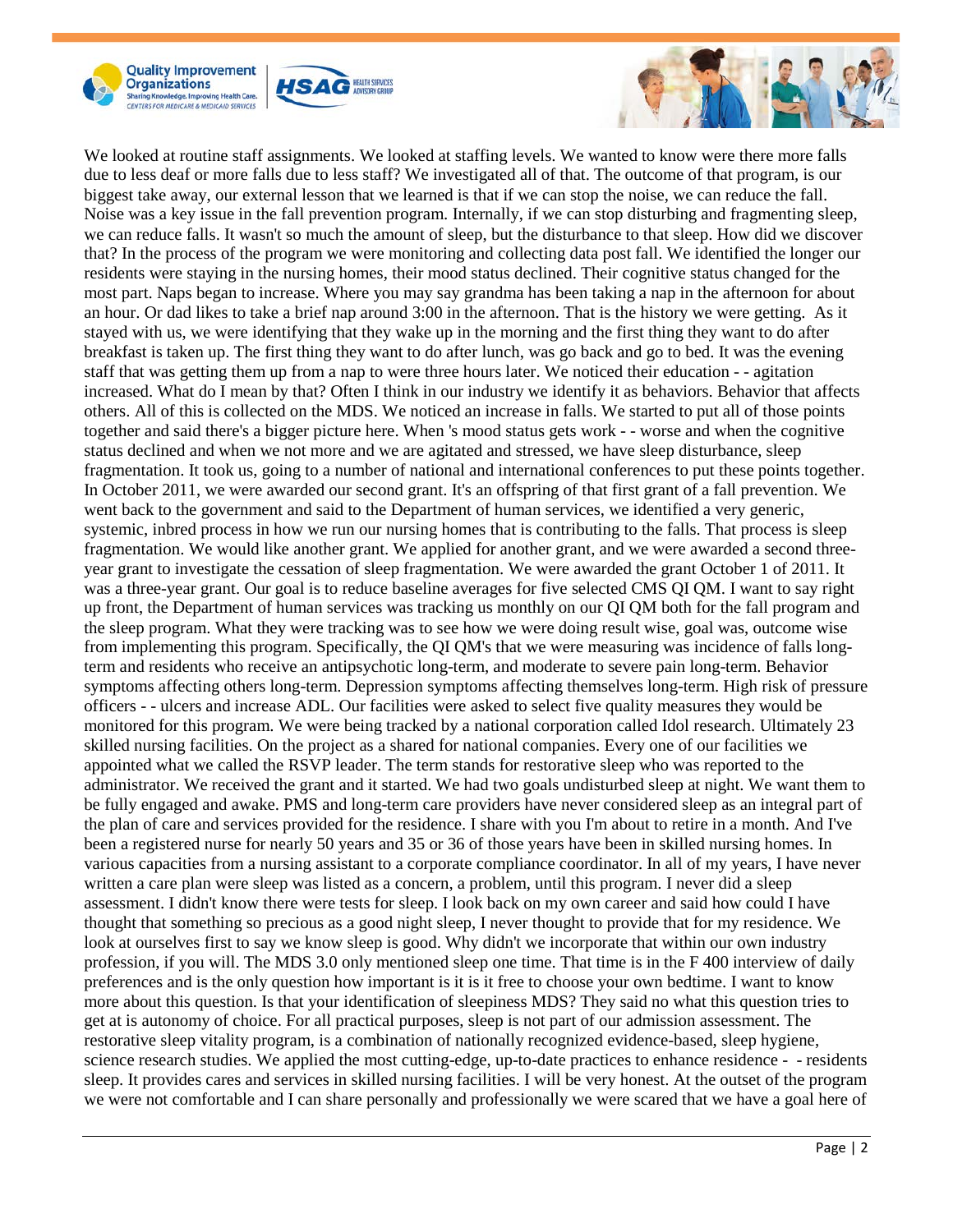





letting residents sleep undisturbed. We had all the fears I'm sure that some of you have at the outset of our program. We knew good sleep would provide good health and we wanted to move forward. The first thing we had to do was recognize our own knowledge deficit. And so we all attended national and international sleep conferences and conventions to learn and to educate ourselves since we identified ourselves primarily as those people who have not learned about the etiology and we haven't shared that with our colleagues. We first started educating ourselves. Here's what I will do with this at this point in the webinar. I want to explain to as an educator it's important for me that people understand the why of what we are doing not the what. The why is the etiology of sleep. Yes, I will touch upon the antipsychotic. While that was not a primary goal it was a quality measure we were tracked for and we wanted to reduce. Sleep is measured in our scientific and medical community.

It's measured in stages and characteristics of those stages. The primary way up until about 10 years ago for sleep measurement has been the polysomnography. The way that operates is electrodes are put on the outside of the cranium to measure the brain waves of the brain during wake and sleep moments. Then there are electrodes put around the eye socket to measure eye-movement. Eye-movement is another key measurement of sleep. Muscle tone a city. - - Muscle tightness or how relaxed it is. The tension is an indication of sleep. The vital signs. All of that contributes to the identification of the stages of the sleep and the quality.

About 10 years ago in the sleep science community a new way of measuring sleep started to come to the forefront and that was the active graffiti. - - [Indiscernible]. This is a way of measuring the quality and quantity of sleep. It looks like a large watch. It measures activity, tonicity and light source it's worn continuously for a number of days, for 24 hours a day. It's worn on the wrist. I residents can sleep with it they take showers with it and all of our residents in this program had active Graham studies completed on them.

This is one of the studies. This is what the 24-hour print out indicates the sleep/wake cycle of the resident. Time does not allow for me to explain the entire Actigram. But it's become an incredible tool. Measuring their activity level and there sleep at night or their lack of it. It also measures the amount of time they are disturbed. Specifically, the Actigram tells us on average and I should say upfront, they were the watch either four nights in five days or seven nights, eight days. Residents who had a diagnosis of dementia their rhythm is more disturbed and so for them they were the watch seven nights. If there was not a diagnosis of dementia, the residents were watched for four nights and five days. What you see is a printout that we would get after the completion of wearing that watch. The printout would tell us what time they went to bed and what time they got up. What was the amount of time they spent in bed at night?

That is key. We had to become educated in new terms. SC, sleep efficiency. Meaning when they were in bed what percentage of the time did they sleep. That surprised and horrified us. We thought the residents were sleeping much longer than was indicated. They are actually awake and restless much more we - - than we anticipated. SL, sleep latency. That's where you're tired and you're exhausted you go to bed and turn off the light, you got comfortable and you can't fall asleep. Suddenly your brain starts. Working on your problems in your community problems and national problems. You can't fall asleep. There's a condition called sleep latency. That's it. Different from the next one, WASO, wake after sleep onset. That's the condition where you fall asleep but you wake up in the middle of the night and you can't fall back to sleep.

Then there's TALT time above light threshold. That measures the amount of light they receive. More good white light, blue light during the day better depth of sleep at night. That's also measuring the amount of naps. How long each of those naps took. Night and time disturbances or sleep fragmentation. How many times does the resident disturbed at night? We can see that the active Graham I showed you. We can see was the sleep fragmentation initiated because they woke up or because we woke them up? That became another key to our program. Circadian rhythm. That's what we looked at. What was the circadian rhythm of our resident such that they were not getting a good night sleep? First of all, brief definition. The circadian rhythm is an inborn, internal, 24-hour cycle of change and fluctuation of your physiological, behavioral, and emotional functions in your body. You have little to almost no control over your circadian rhythms. Things are happening. Hormones and biochemicals are going on and shifting and changing throughout the day, based on the time of the day.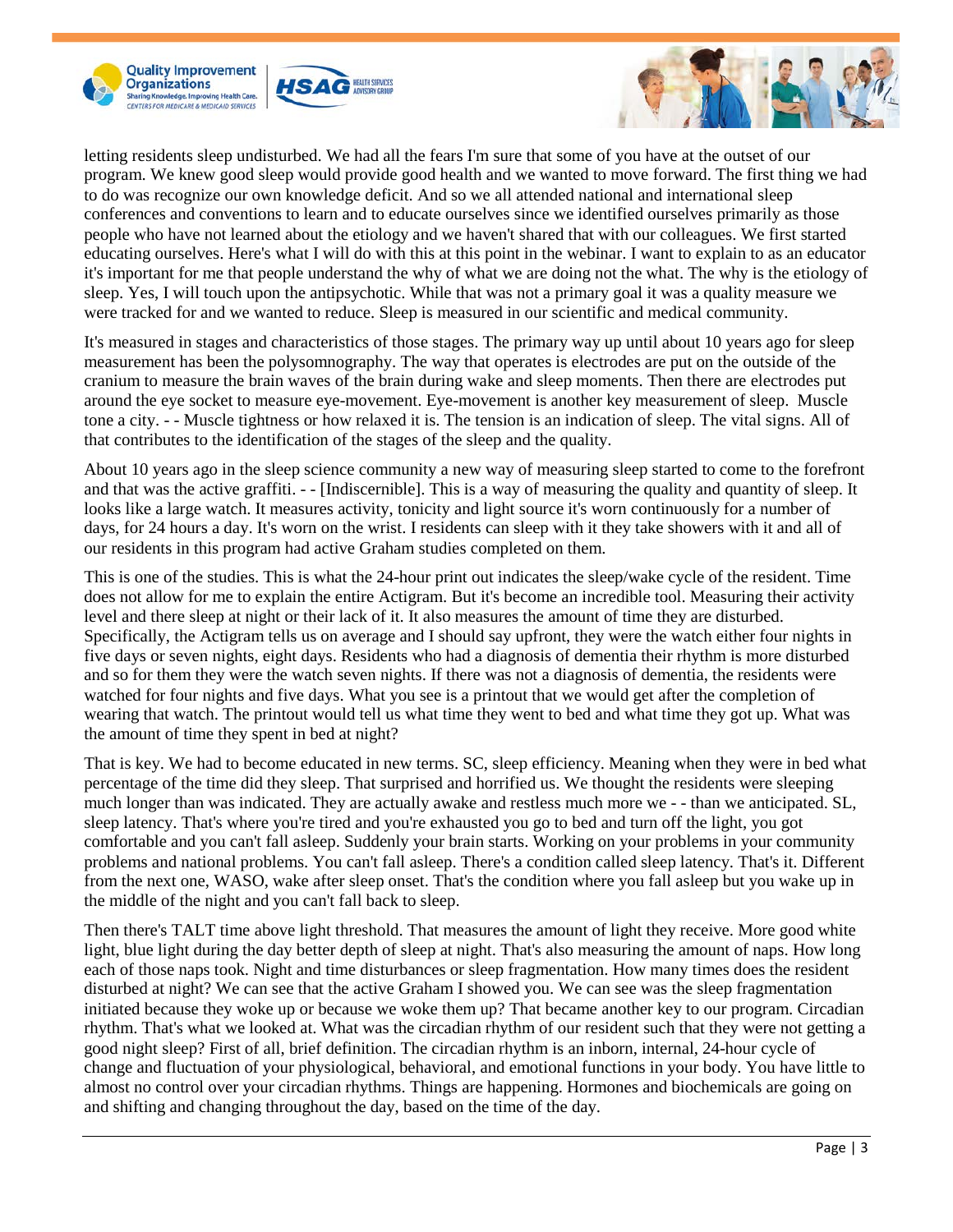





The human biological clock. Ideally, the clock has internally, if we sleep deeply at night and we are awake during the day, that clock is producing very specific hormones. The primary hormones that impact sleep our serotonin levels and melatonin levels. One of you this morning woke up and said I have to stop those melatonin hormones. If you are listening to me and are paying attention, your serotonin levels are high. If you are listening to me and are getting sleepy and falling asleep, your serotonin levels are low and your melatonin levels are high. Those chemicals are made because of the time of day. All human beings every day need an average of seven to eight hours of uninterrupted sleep each night. In the animal kingdom we have a very narrow tolerance in our circadian rhythm. There are many animals that have almost no rhythm. They can sleep on average of 20 hours a day in a 24-hour period because they are doing just what the term is, cat napping. They take small sleep periods during the day. Humans are not like that are optimal health is a seven to eight-hour uninterrupted night of sleep. If this is not met the following symptoms can appear. Except of tiredness during the day, decreased alertness, memory loss, disorganized thinking, problems with processing things you see or hear, increased irritability, loss of emotional control, anger management, and an increased in behavioral expressions of discontent or loss of appropriateness.

A lot of road rage is now being attributed to sleep fragmentation. When people are driving there so tired they don't have the ability to tolerate what is going on and road rage is being identified as a symptom of sleep fragmentation.  $\gg$ 

As I said all human being should sleep seven to eight hours a night. Many people will say I can sleep 4 to 5 hours a night. I'm sure you can. Sleep periods at night are being studied international and what they find people who sleep for shorter periods or longer periods, 9 to 10 hours do not live as long as those people who sleep seven to eight hours. Their longevity of life is limited. They suffer much more predominantly in cardiovascular problems and infections and diabetes. All of these comorbidities start to appear for people who. - - who do not sleep seven to eight hours a night. Not only do we sleep but we are actually quite active during those periods of time. And that seven to eight hours we are sleeping in four, two-hour cycles. We should be sleeping in 42-hour cycles. Each of these cycles - - we should be sleeping in four, two-hour cycles. This is measured in [Indiscernible]. The cycles contain stages. Stage one, stage II, stage III, and what is now called REM sleep. Each of these cycles are identified because of the brainwave - - brainwave activity muscle tonicity and vital signs. Each of these stages has within it a function.

Muscles begin to relax; brain waves begin to flatten vital signs begin to reduce. Sometimes people will have a twitch or a jerk and it feels like people say they were falling and caught themselves. That's the result of falling asleep too quickly. The body is saying to us wait a minute. Let's start this over. Just relax slowly. If you wake up after the jerk, you take a deep breath and you start to go back down into stage II. Stage II sleep. Again it's the body relaxing internal organs are producing less. We have less peristaltic activity gastrointestinal activities relaxing eye movements are slowing down the heart rate all vital signs are slowing down stage III. Stage III is the deepest. Of sleep. This has the flattest brain way activities, the least amount of eye movement and muscles are completely relaxed to almost a paralysis state. This Stage III is deep tissue healing the greatest amount of healing occurs at stage III sleep due to the greatest formation of white blood cells, T4, says - - cancer fighting cells, red blood cell reacted duration, and cellular repair and regeneration occurs at this deep, deep, stage III sleep. It's very difficult to wake someone up from a deep, stage III sleep. I want to say that stage III sleep is about an hour and three quarters to almost 2 hours into that cycle of sleep. If we are turning and repositioning people every two hours, as we discovered we were doing, this stage is not experienced or experienced to its fullest benefit by our residents. We come in and put a light on and we reposition or we restock incontinent products and we restock personal hygiene products and we are making rounds every two hours and we have successfully destroyed this sleep for our residents. Stage IV sleep is just a few moments at the very end of the cycle. It's called REM sleep, rapid eye movement sleep. This stage is associated with healing the emotional, mental, and psychological health of the human body. Initially, short, episodic story dreams. As the night progresses, the stage gets deeper and longer and richer. Longer story dreams are created. This relieves stress, processes emotions, and detoxifies our intense feelings of fear, anger, happiness, sadness, and the stages been well documented in cementing memories. Muscular paralysis occurs during this stage of sleep. We saw few, if any entering this stage of sleep because we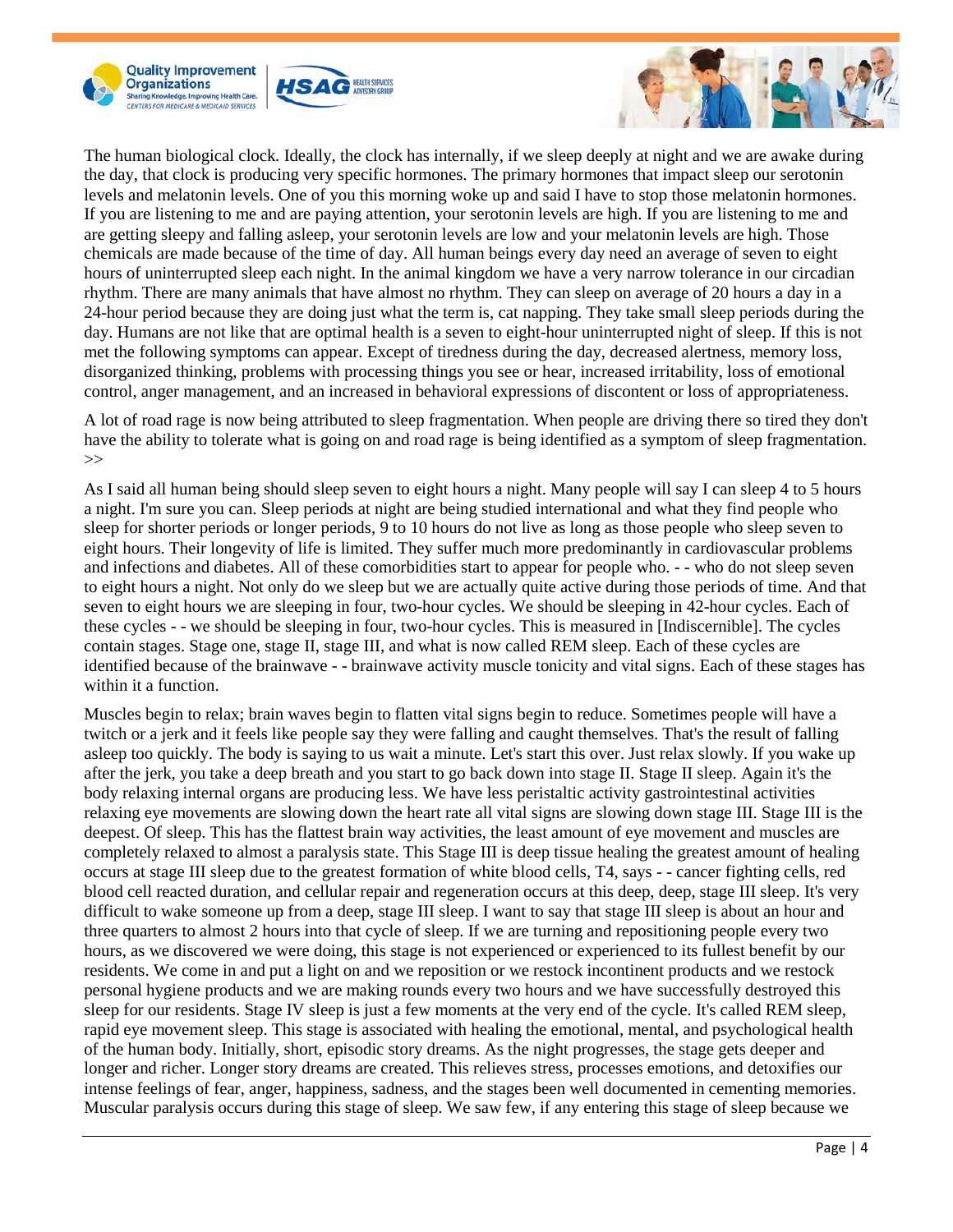





were disturbing their sleep and so what we found was our residents, by and large, would have stage I, two, and we would wake them up. Stage I and two and we would wake them up. They didn't experience that deep physiological healing in stage III at the end of the night they would get a little bit of REM sleep but certainly not enough to benefit their mental, psychological, and emotional health.  $\gg$  Let's look at how the body falls asleep and how it wakes up. The key is light and dark. Light or darkness enters the eye. Someone will say but what if they are blind? That it enters the socket. He goes to the back of the eye. This light wave or this lack of a lightweight, enters the brain. It travels down this nucleus which is located right in the middle of the brain and the whole goal is to send a message and transmit a message to the center of the brain. The pineal gland. It's an endocrine Gran - - land. It's very tiny. It's our control center for sleep and wake in the Cuban - - human body. When light travels in this nerve to the pineal gland it says to the pineal gland, it's sunny out here. There's like going on.

Make serotonin. Send messages to make serotonin. What if it \*? What if there are no light waves coming in? Then the pineal gland is aware that there are no light waves. The absence of light waves. It then produces melatonin. What are these chemicals? They are powerful chemicals. They are always working in balance of each other. If we make most - - more serotonin during the day we can make more melatonin at night.

Melatonin is asleep or known. It's secreted by the pineal gland. He receives electrical impulses or messages to secrete this melatonin, because there are no light levels. The absence of light levels creates more melatonin. The darker it is the more melatonin is made. The lighter it is the less. Melatonin is a chemical. When the brain relaxes and goes flat. When the chemical hits the heart it slows down. That cardiovascular wall slows down. The blood pressure drops. The heart rate drops. When that melatonin produces throughout the body, the muscles relax. The intestines relax. The kidneys, liver, everything relaxes. The lighter it is, even a little bit of bleed through light from windows, the less melatonin will be made. You can however purchase artificial or synthetic melatonin. A caution there. I would really consult a physician and discuss if you want to engage in the purchase and taking of synthetic melatonin. I was find this an amusing fact. 50 percent of 50-year-olds - - let me start again. A 50-yearold will secrete 50 percent less melatonin on average than a 25-year-old. Scientific research identified that at the age of 25, we are hitting our peak levels of manufacturing melatonin. A seven5-year-old on average will produce seven5 percent less melatonin than a 25-year-old. Remember, melatonin is the hormone that helps us get to sleep. We make less and less of this as we age more and more. Therein lies that question of should we be taking supplements as we age?

Serotonin, the wakeup hormone. Now 10 percent is secreted by the pineal gland. The rest of it is secreted by the gas zero - - gastrointestinal tract. It's a powerful hormone. It increases appetite, wakefulness. When serotonin hits the cardiovascular system, blood pressure increases. We get hungry. Our pulse starts to speed up. We breathe more quickly. Our muscles tense up. All of that is the positive effect of serotonin. The wakeup hormone.

Again serotonin is not manufactured synthetically. It can be found in foods like salmon, tuna, snapper, sardines, herring, mackerel, halibut, poultry. They all contain serotonin. Most recently, a lot of scientific research has been looking at light levels. Since light simulates serotonin the hypothesis was if we get a brighter light could we produce more serotonin? Here are what scientists found out. It isn't just the brightness. The intensity of light is important. It's the color of light.

Quick question. You have to get up in the morning. You have to get up and start your day. Are you more likely to get up in this room, and get going, or are you more likely to get up in this room and get going? What is being discovered it's - - is it's not the intensity of light but the amount and the color. We need 30 minutes of direct, full sunlight each day to set our circadian rhythm. That is sleep when it's dark and wake when it's light. People say well we live in California and it is a sunny state. We don't get outdoors every day; you don't have to sit for 30 mins. You can also be exposed to 60 minutes of indirect sunlight. That means light coming in the middle - window and bouncing around the room. Remember the covering has to be open to get that effect. What if it's a cloudy day? It's raining. The light is still coming through the clouds it certainly isn't as dark as it is at 2 AM. 2 AM is much darker. On a rainy day at 2 PM it's dark but there is light brick - - bleeding through the clouds. We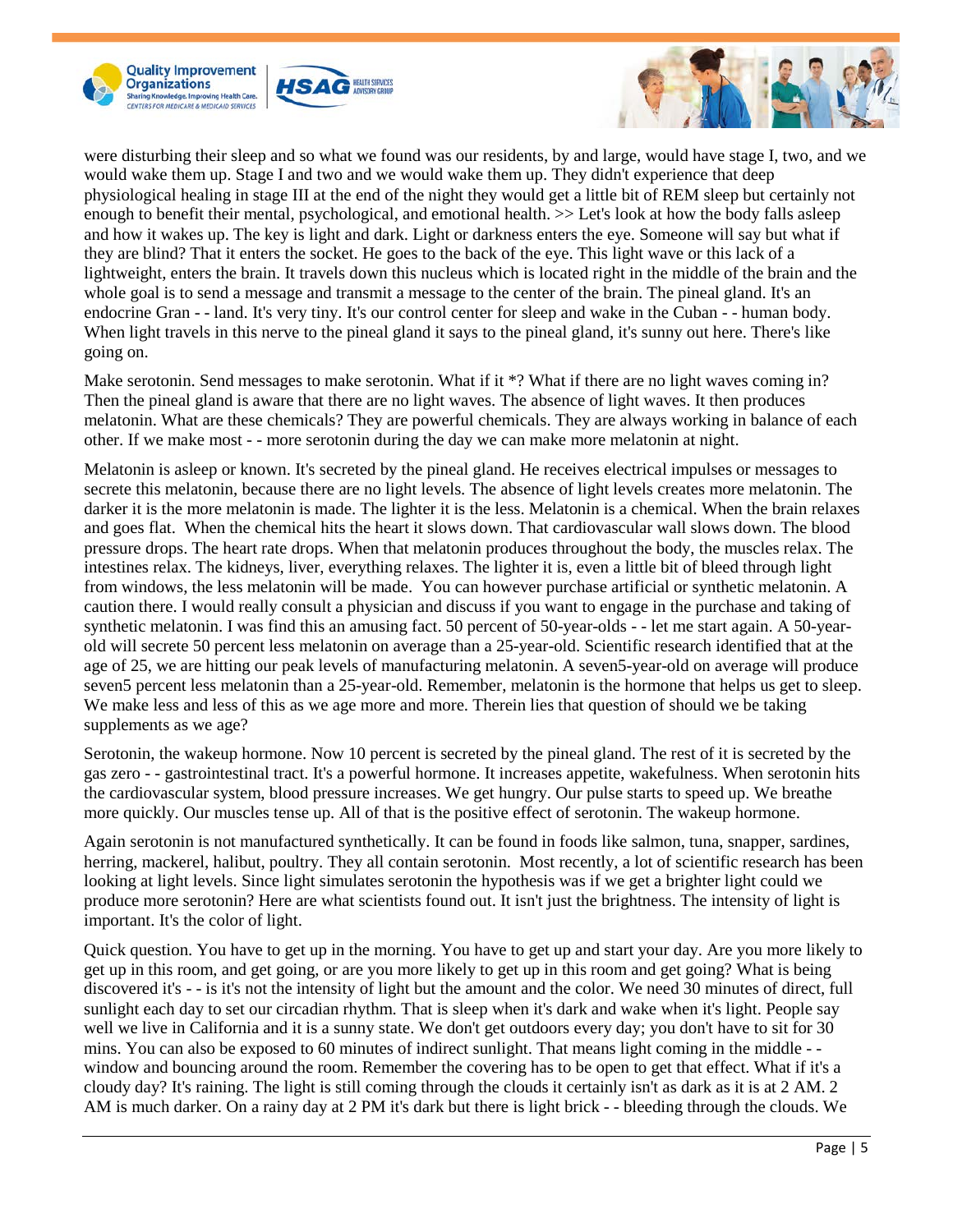





need 120 minutes of filtered, overcast sunlight. It doesn't have to be continuous. It needs to be there. In other words, you can have 15, 10 minute, five minute increments of being exposed to it. What we found when we put the watches on our residents was they were not getting 30, 60, or 120 minutes of any kind of light. There light levels were horrifically low. The color of light. That has become an investigation of international sleep science. The color of light. We perceive light because of the wavelength of the light. Red light is a flow, flat wavelength. As we go up the color spectrum from red, orange, yellow, green, blue, purple, or violet. How do we know colors? We know that because of the light wave that is produced. When that light wave hits our I, and that light wave sends a message to our brain, it interprets that light because of the speed of the wavelength. Is it short? Is a long? If it's long and flat, it's red. If it short and quick, it's violet. That's interesting. So what? The so what and the take away is the following. The use of color illumination is more important than the reduction or the brightness to enhance rest and sleep. What does that mean? It means is the color of light that will produce more serotonin. Lou, purple light is perceived by the brain as a short, rapid wavelength. That hits the pineal gland and the pineal gland makes more serotonin in the presence of a blue purple light. That LED light in the car at night that striving towards you that you suddenly see and say it's too bright, wakes you up. It's bright and that nice, soft, yellow, incandescent headlight you think is more relaxing. It is. It says lower, flatter wavelength. That blue, purple light is hitting your pineal gland and you are producing more serotonin. That flat, red, amber, yellow light is a flat, slow wavelength. It enhances sleep. Science has identified that melatonin is still produced in the presence of a red amber light. That light wave is so slow and so flat, you can still make melatonin. This is key to our program. One of the changes we made in our nursing home is with the color of light we use. This gives you an everyday example of the color spectrum in our lives. From a fireplace which is a red to the old incandescent yellow light to the new LED white light to our Big Blue HDTV screens. To our halogen LED light. Our cell phones and our laptops are all a predominance of blue light. Blue light producing serotonin to keep us awake, and it blocks the production of melatonin. >> That's not the only key to sleep. The other one is activity, movement, exercise. The way we move or don't move, the amount of activity during the day affects sleep. The human body is like a rechargeable battery. You have to wear down that battery to get a good charge at night. If you notice on your cell phone or have an electric toothbrush or any electric tool, you will notice that it will say to extend the life of this battery, fully exhaust or run down the battery prior to recharging. The same with a human being. When we sleep, we recharge ourselves. We need to run down the cells during the day to get good, deep, tissue sleep at night. The more physically exhausted, the deeper we sleep. This has ramifications for our resident - - for our residents who are sitting and not moving. The question is that arose in our study was if seven to eight hours of sleep is good with 9 to 12 hours be better? No. Research has been done internationally on the amount of hours of sleep to get the most benefit to health. It has been shown that consistently sleeping for more than nine hours, or fewer than eight hours in a day, has a negative impact on the physiological, psychological, and cognitive functions of the human body. This was first identified by [Indiscernible] who is a Netherlands researcher. His group in 2003 and it has been researched and studied multiple times since then. What we are looking at is the outcome of sleeping less than eight hours or more than nine hours. The result is dehydration, progressive cardiac deconditioning, postural hypotension, increased anxiety, confusion, depression, nervousness, impaired memory function. Reduction of insulin, gastric reflux and constipation. Reduced lung function and increased susceptibility to respiratory infection. Increased urinary retention which puts the person at risk for increasing UTIs. Increased infections overall. A loss of muscle strength and endurance. Venous stasis and blood vessel damage, skin integrity and osteoporosis. This is the care plan I've been writing for over 40 years in the long-term care homes that I worked in. I have to look back on my career and say which came first? Keeping them in bed more than 10 hours and this was the result? Which came first? In brief, that was what we learned about sleep. Now we had to apply what we learned about sleep to creating a program to enhance better sleep at night and being more active for our residents during the day. We want to know what disturbs sleep. Fortunately, at the initial start of our program, Harvard medical center released a six-year study called the Harvard sleep study program. This program, what they were looking at was they were trying to identify the top 10 disturbances to the human body during sleep. The number one disturbance and this was going in descending order. The number one disturbance is noise. The second is like. The third is a sleep environment. They identified that as the surface to sleep on, the bedding, temperature. More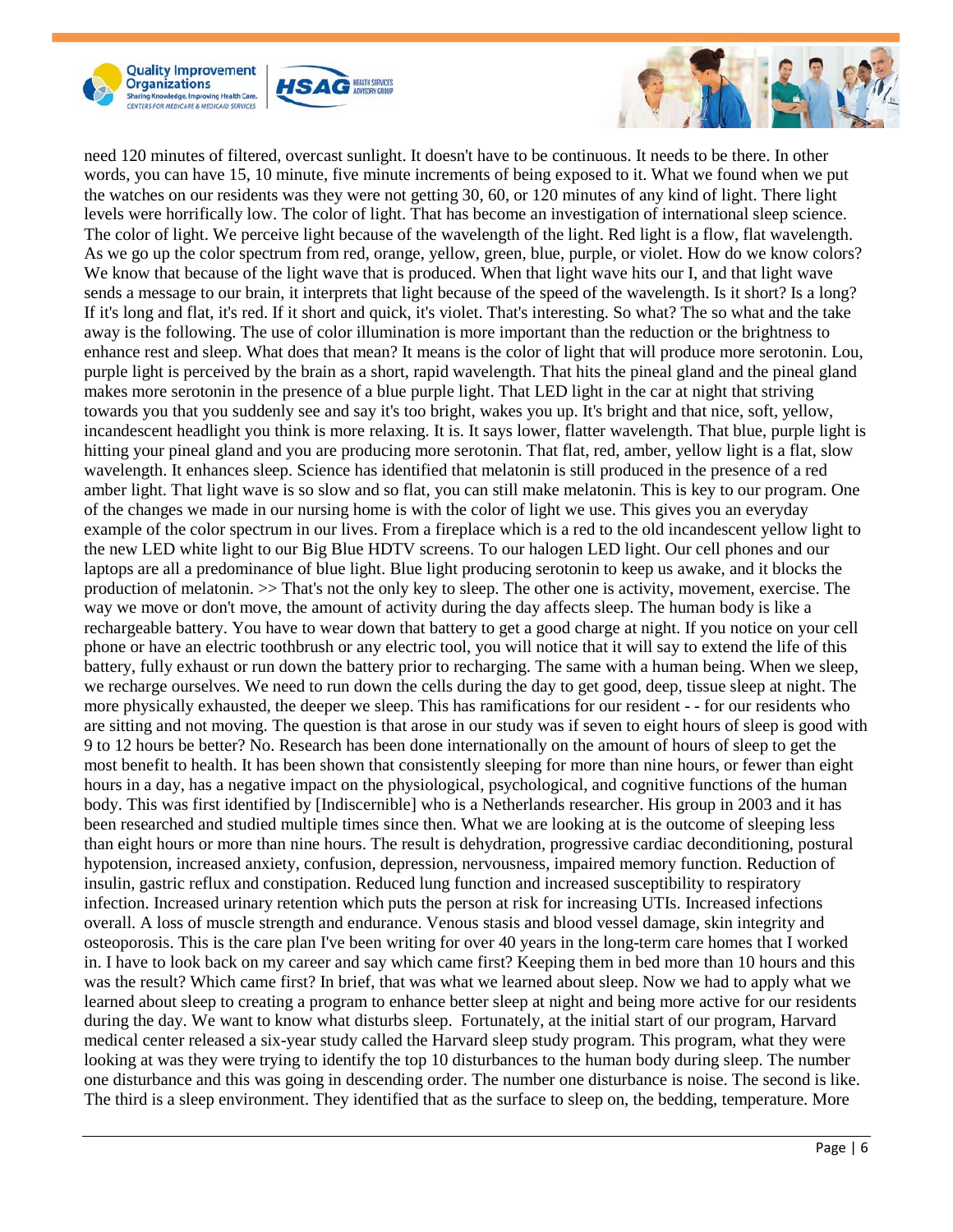





recently aroma has been added. Napping. It's the fourth greatest disturbance. Medications, incontinence needs, pain, positioning. Inactivity during the day or how active you are and diet and hydration. What you are looking at are the top 10 disturbances to sleep in descending order. Here's how we rolled out the program. We said we will start at the top. We will get noise under control. We did that in our fall prevention program. In our fall prevention program, we identified the number one external causation of faults was noise. We eliminated noise by first getting rid of all personal alarms. We got rid of all overhead paging. We eliminated loud talking. Loud areas of talking like nurse's stations, the day rooms, break rooms, we put noise monitors around the facilities and we successfully eliminated noise.

We had a lot more work to do. Look at all of these disturbances. Here is what we did. We looked at what were the environmental, the clinical, and the operational factors that were going on in the nursing homes. This was causing the disturbances. We said what were the environmental factors that cause it? What were the internal, operational factors that caused all of these top 10 disturbances? Then we said what keeps people awake during the day. How can we get them awake? What are the environmental factors that are causing them not to be awake during the day? Why do they snooze and sleep and being drowsy during the day? What are we doing in our environment? For instance, why aren't all the window coverings opened next so they get full exposure to light. Why aren't they going outdoors more?

We looked at clinical conditions. What were the medications they were taking that were affecting the wakefulness or their inability to be more awake during the day? And then operationally. How did we run the nursing homes? Such that the residents weren't more physically active. I provided handouts that you can download that are the key elements in the building blocks of our program. Here is the program. First was noise.

What were our goals? We attack noise. We audited sound levels pick we identified noisy areas. We eliminated all resident personal alarms. We looked at shift change we looked at places. Not only noisy times, but where is it noisy. We addressed all of those noisy places. We looked at noisy people. We used to have big-screen TVs located at the end of hallways. We eliminated those and encouraged much more use of small, private TVs with headsets. We provided 'Yacker Tracker" I encourage you to look this up. One of our nurses brought this to our attention. You have the green light comes on and then when the light comes on its noisier and when the red light comes on its way too noisy. We use 'Yacker Tracker" at nurse's stations, day rooms, etc.

Lighting goals. This changed tremendously. Brighter, white blue light during the day. We changed out chandelier light and dining rooms, day rooms, hallways, to have bluer, more purple light because it produces more serotonin during the day. At night, we retrofitted sconces and every other light in the hallway to have a red, amber glow. Staff can remember when to turn on which at one time. Not a problem. We put in timers. Timers that automatically dimmed down that blue/purple light about eight or 9:00 at night and started to turn on that red/amber light at nine or 10:00 in a. We have time when it starts to dim down and then the other light starts to increase. All of our lights are now on timers. We also used hug lights. We try to have our utilities as - - facilities as dark as possible. No bright lights in any resident rooms. Our night staff where hug lights. I would encourage you to Google hug lights. It's a bendable, to where there is a light at the end of the tube that the staff can directed down at the floor. It's like wearing a set of headlights. Hammer headlights. These are clip-on lights with a movable, bendable neck on them to isolate a narrow, specific spot. If I were working nights, I would have my light on my neck with a red glow. Going to a patient room. I want to check a wound and I can turn that onto white because I want to see the true color of that wound and so it's a very narrow beam directed at that wound that I want to look at and assess. There is an example of a hammer light. This is an example of a hug light. These overhead white lights that are typical, we changed out all of those lower-level, white lights to deep red amber lights. Only the upper light is a light blue. When you pull it or if you activate that lie, during the day, the white blue light will go on overhead and at night the red amber light will go on.

Sleep surfaces. Now I'm walking through the initial top 10 disturbances of sleep. Sleep surfaces. This is key to this program. We have pressure relieving mattress is. These are static pressure, redistribution mattresses.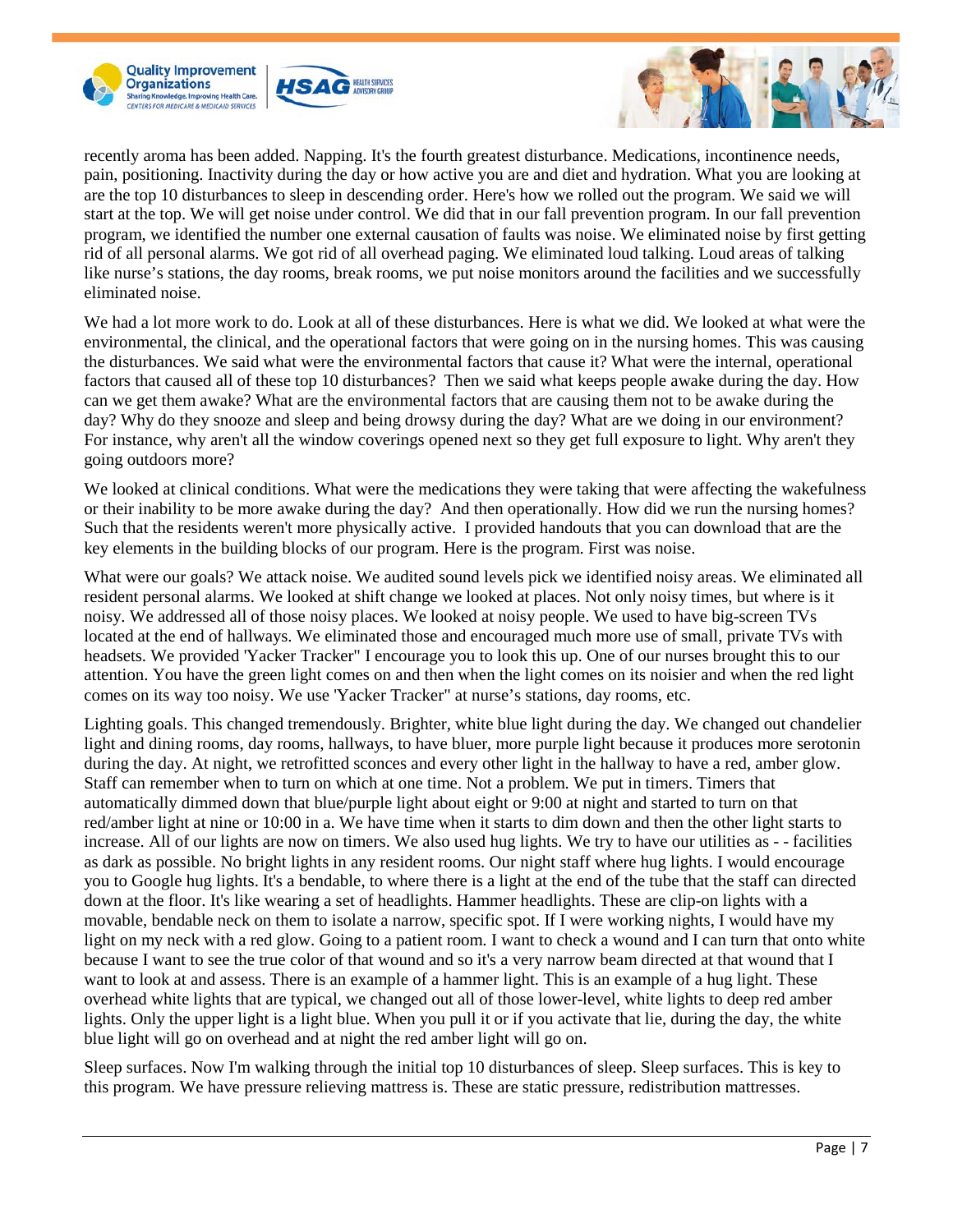





This is a low airflow; high density mattress took some of you know it commercially as memory foam. People ask me, is this a mattress where they constantly move? No. Is it an air mattress? No back. - - No. I will give you specific reference points. We looked at pillows. In the enhancement of sleep and we encourage residents to bring in their own pillow. We provide back pillows, side pillows, feather polis, - - pillows. We know the sleep surface enhances sleep. Here is the reference to the mattress. It's from the national pressure ulcer advisory panel in 2014. It recommended selecting a pressure redistribution mattress. We did. We changed up all of our mattresses. The guidelines coming out of 2014 recommend with this type of mattress, and a good skin assessment program, the recommendation is not to turn and reposition but to turn and reposition every four hours if you meet these conditions of sleep.

They recognize the importance of deep, stage III, tissue hearing - - healing sleep. They realize with a recommendation of every two hours of turning, you're not getting that sleep. I give you all the resources.

Napping. Our goal was that the residents were getting two naps a day in the afternoon nap frequently lasted more than an hour and a half sometimes 2 1/2 hours. We started a nap reduction program. Keeping residents more active during the day. They had more physical activities. Activities we look at more in-depth that what was there interest and what - - what their interests were and what they wanted to participate in. We eliminated the nap between breakfast and lunch. We got all the lights on and we got up right and we got more activity going. We tried to eliminate and we did the morning nap. And then we look at the length of time in that afternoon nap. Study showed that 130 to 40-minute nap midafternoon around 2:00 is ideal.

Medications and I moving down through that sleep disturbance study. I will start to talk about the antipsychotic use. Medications not to awaken sleeping residence at night. That became our mantra. We worked with our clinical pharmacists. We called our medical directors. We called our physicians and said here is the program. Here is the goal. We do not want to awaken residence - - residents in order to give the medication. We identified which one supported sleep and which disturbed it. We looked at side effects. We had the pharmacist look at the side effect. We found all too often we were giving a medication at eight:00 in the morning and the side effect was drowsiness. Other times we were giving medications that cause restlessness and - - at 9:00 at night. We really worked with our pharmacists and physicians on this medication use. We wanted meds to have a positive effect on wakefulness and the medications and I to enhance LY. We looked at giving liquid medications to reduce fluid intake. To give four or five or six of eight medications after the evening meal. Sometimes it took a glass of water or glass and a half of water to swallow all of those medications. Now the kidneys need to extract that in the bladder needs to eliminate all of that water being taken at night because of the medication. Here is key.

At the beginning of this program, I think it could not have been my fourth or fifth slide. I gave you this slide. The signs and symptoms of sleep deprivation and disturbance. I read each of those signs and symptoms. They are, excessive tiredness, decreased alertness, memory loss, disorganized thinking, processing, and correctly, irritability, these are the signs and symptoms I identified as sleep deprivation or disturbance. I have an opportunity about - - had an opportunity four years ago. There was a pharmacist from the University of Houston Texas who was talking before me. She was the presenter before me. Her topic was the reduction of antipsychotic drug use. She got up and said it's so important to know that antipsychotic drugs work so well for people who are psychotic. For people who have mental illness for which this medication was designed to be used. She said let's start this program. Let's say what are the signs and symptoms of people with schizophrenia, psychosis, etc. She put up on her first slide the following. She said the signs and symptoms for people who we need to begin to consider may have a mental illness that may justify the use of antipsychotics is the following. Disorganized, incorrect thinking. Problems with processing things you see and hear. And increased irritability. A loss of emotional control. Specifically, poor anger management. Increase behavioral expressions of discontent. Loss of social appropriateness. The short wick center. She said these are the beginning signs and symptoms of people with psychotic condition. I sat in the audience and I had one of my biggest professional learning. I looked at the list and said those signs and symptoms are embedded in the same ones that I am about to present for sleep disturbance. Sleep fragmentation. Now I need to ask the question and the baton I am handing off to my profession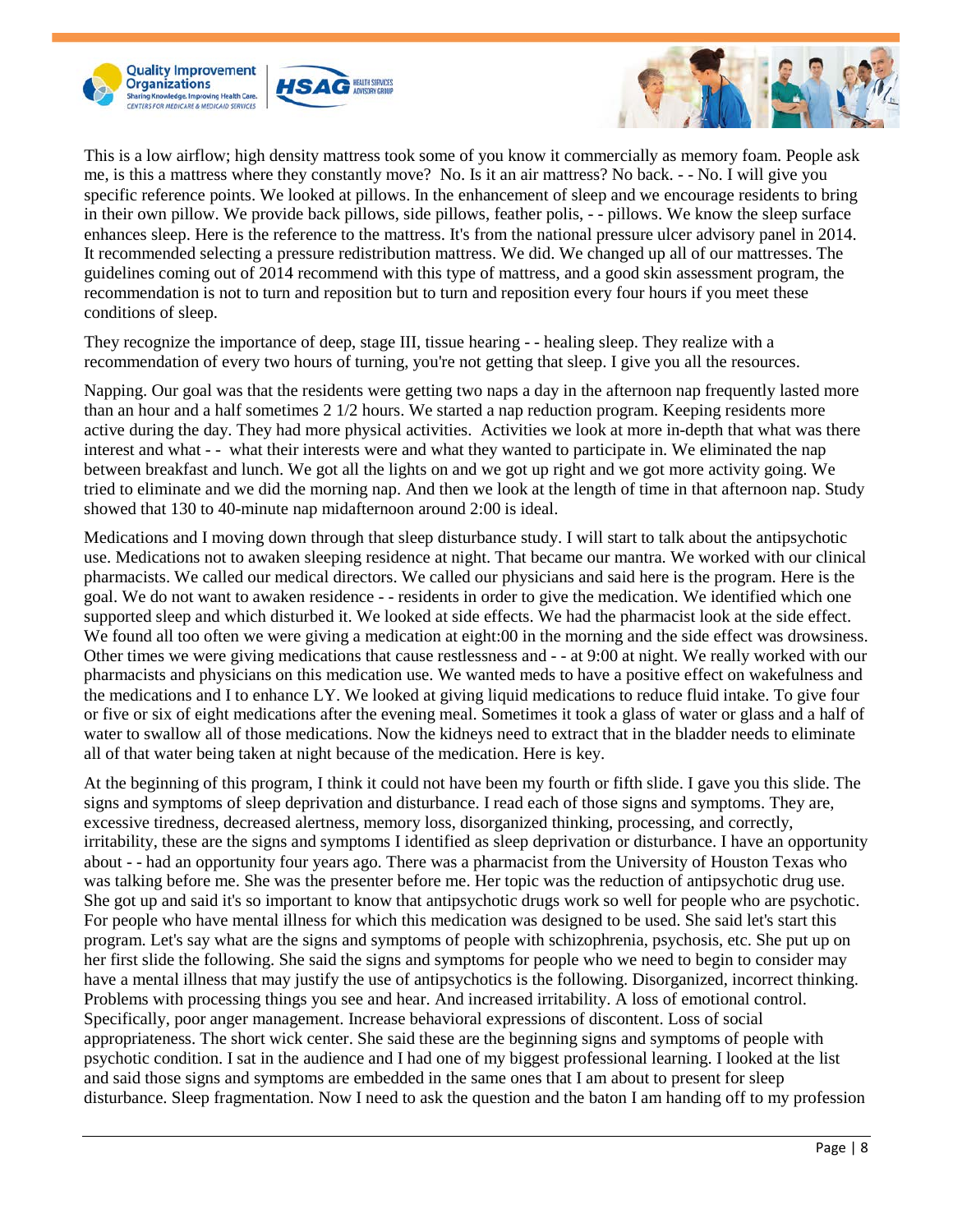





is the following. Are we inappropriately using antipsychotics to treat sleep deprivation, sleep fragmentation, instead of or in addition to psychosis? Using antipsychotics to treat the incorrectly identified symptoms of psychosis when actually it was not a mental illness. What we were observing was sleep deprivation and sleep fragmentation. That's what I brought back to my consortium. I said I think what we are looking at our signs and symptoms we misidentified because of our practices of continuously fragmenting sleep. We created psychotic like people for who we are giving antipsychotics. Our hypothesis was, if we could stop fragmenting sleep, have our residents getting more narrow, concentrated, deep sleep. What we were finding was that our residents were in bed nine, 10, 11, 12 hours a night. Their sleep was shallow and very fragmented. Our goal was to narrow that time spent in bed at night to seven to eight hours and get deeper sleep. Assist them in getting deeper sleep another word on antipsychotics. We started to investigate in this program. More deeply the use of antipsychotics. Here is again in the brief time. What I want to share. Most typical, first-generation, antipsychotics have a sedating effect. The side effect of these drugs is an increased risk for falls due to dizziness, lightheadedness, and vertigo. That is the side effect of giving and antipsychotic. Typical antipsychotic medications tend to decrease. This is going to sound like a contradiction. Typical antipsychotic medications decrease muscular actions created by psychotic disorders. Which may actually improve sleep initially for people with the following diagnoses. Schizophrenia, anxiety disorders, and OCD. Yes, it can initially reduce the anxiety the tremors, the disruptive thinking. Initially a small dose for a short term. For people specifically with those diagnoses can help set a better circadian rhythm at night. We want these people in all of our residents to get a concentrated deeper sleep. Yes, with the judicious use of antipsychotic again I want to emphasize low dose, short-term initial use. It did help these people. However, we eventually as they gained and concentration of sleep and depth of sleep, the antipsychotic was ultimately reduced and eliminated because their sleep, their circadian ribbon - - rhythm and their sleep benefit kicked in. They ultimately needed less antipsychotics. Again, typical antipsychotics are second duration - - second-generation antipsychotics are associated with extreme tiredness. They shift sleep patterns. By giving them you put people in a sedated sleep during the day when they should be physically active. Side effects of these drugs include unsteadiness, faintness, lightheadedness, vertigo. An increased risk for falling and browsing during the day when they should be active and kicking in that serotonin.

To move on we looked at pain. We said can we give longer acting, time-released pain medication before bedtime at night. Not to give PRN pain medication but rather give it at very specific times before bed to carry them through nighttime sleep to enhance that sleep so they don't keep waking up in pain. Positioning. Using different pillows and different positions to enhance game during the night so they get a better sleep. One of the biggest thing that scared us with the issue of continence, incontinence and skin breakdown. We were so nervous that our residents by not turning and repositioning them as often as they were that their skin would break down. Or they would be laying in their urine. We looked at looking at much more repositioning program. The way we started it was through managed hydration. Everyone who is listening to me knows very well. If you want to sleep undisturbed throughout the night and you didn't want to have to get up and go to the bathroom, what would you do differently? What would you do tonight so you did not have to get up? I ask those people listening to me toilet train a child. Did you go to that child and say it eight:00 at night you have a card here and on the card is prune juice and apple juice and water and you have cookies. At eight:00 at night you have a child and you're offering them fluids. Really did you do it? At 2:00 at night I told her that

[Indiscernible] I did not increase - - I did not encourage her to drink more fluid but we looked at our policy and procedure. After the evening meal we are not going to encourage fluids. Wait a minute there is a CMS regulation we work with surveyors and they knew this program and they learned with us. The program I would say has one of the best supports nationwide of our surveyors. They learned that we need to reduce fluid intake at night. We need to increase and push them during the day. So our residents sleep better at night and are more physically active. How did we do that? With a hydration control and product use program. We had fluid intake more the morning. We tapered it down at lunch. And offered no fluids after the evening meal. Unless it was personally requested. Or if their clinical condition warranted it. We monitored the intake during the day and we use overnight whisk away in continent products for our incontinent resident. I need to say, as this program progressed,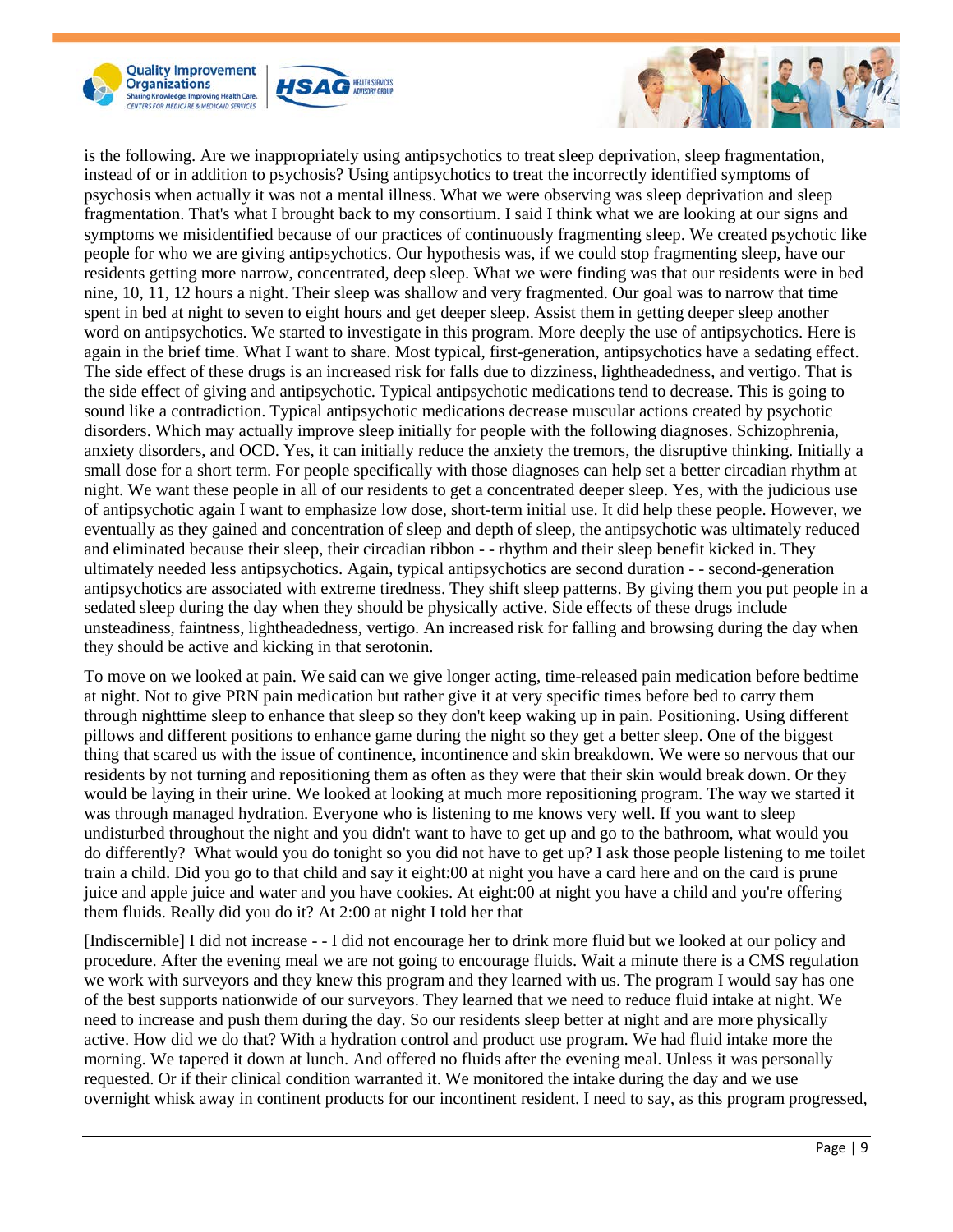





and they were drinking less at night and more during the day, these overnight incontinent products decrease. They weren't urinating in the middle of the night. Isn't that amazing that what goes in the mouth comes out the bladder. We encourage the residence before bedtime and we allow them to sit on the toilet and fully empty and relaxed their bladder and empty it before bedtime. That is key so we're not rushing residence. We allow them to get up empty bladder and go to bed. We began the positioning program.

Or the decrease in repositioning program. We asked our night nursing assistant to tell us which residents seem to do better and have good skin condition and we had watches on the residence so we could see them. Working with the night staff we pushed residents being turned every two hours to be turned every three. If residents were on a three-hour term position, we pushed it to four. And we continue to do that. In a moment I will share with you a specific guide to how to do this. We reduced sleep at night to toilet changing position. We assessed skin levels to tolerate longer periods of not being repositioned without causing untoward negative effects on the skin. We wanted to allow sleep without changing incontinent problem - - product. Without having negative results. This is key to our program. Nancy Bergstrom did a wonderful study on turning and repositioning to reduce skin ulcers. In her program she identified turning people every two hours versus every four hours and if he - - they are on a lowdensity redistribution mattress their skin is as good if not better than those people at two hours and at the fourhour period. The other reference I would give you is [Indiscernible]. A national wound expert. She worked with us in our program and publish the results of the program in the wound care advisor turning program. I would refer you to both of those if you start this program. [Indiscernible] did not say repositioning 24 hours you can do automatically. It really took us a diligent assessment of each resident specifically with the night nursing assistant to extend their period. I walked through some of the slides that I refer you back to the study that really gives you direction on how to decrease turning and repositioning. The other way is we stopped drawing blood at night. Routine blood draws don't occur until after breakfast or just before. We don't have people coming in and drawing blood in the middle of the night and disturbing the residents. We stopped all housekeeping chores. All of that is done during the day and evening. The night shift is quiet. There is no noise and the lights are off. And lastly looking at diet and fluid. We looked at what are they eating and when. Protein is a brain food. It should be offered in the morning. We should eat more protein. Carbohydrates. It relaxes us. We always feel good after mashed potatoes and gravy and pumpkin pie. There's a lot of carbs in that. It would be better taking it in the evening. Sodium is a hearts stimulant it's a cardiovascular stimulant. We should be taking that in the morning. Potassium is a relaxant. That should be taking in the evening. We found a breakfast in the Midwest, we are the biggest restless - - breakfast food manufacturer. I have Kellogg's and Betty Crocker kitchen just a few miles from my home. They are making breakfast food containing carbohydrates. We work with our dietitians to increase protein offerings that breakfast. So we have more bacon, eggs, cottage cheese, ham, turkey, sausage, you are pulling in some sodium into that. Then the other thing was bananas. High in potassium. Maybe we should pull that into the evening. We educated families and residents to enhance their wakefulness during the day and sleepiness, and encourage the use of caffeine until about 2:00 in the afternoon. A lot of studies coming out with caffeinated drinks being beneficial early. We changed up the dietary and fluid intake. I share with you here foods that energize or wake people up. There we are another one I neglected to say. Oranges orange juice. These are all good wake up foods. Afternoon snacks. To try to continue to get some protein and keep residence away - - awake during the day.

Here are our snooze foods. Foods that will encourage and relax people. A change up in our menu. This encourages foods that help us become sleepy at night.

Activity levels. We got the more active during the day. Physically active. Not just discussing current events but getting them to be more physically active. We use these noodles both in our nursing homes that had swimming pools and the ones that didn't. We developed a program using noodles and having residents have a lot of fun. We began a sharing and caring program. We found that after dinner residents wanted to go to sleep. The reason they wanted to go to sleep was predominantly because they were bored. We really put in a much more active after dinner program. We didn't have money to get staff to put in this program. What staff are available? Can we shifted around to do more activities? We identified that we could. The staff we had that was available, [Indiscernible] what about the managers? What about the administrator?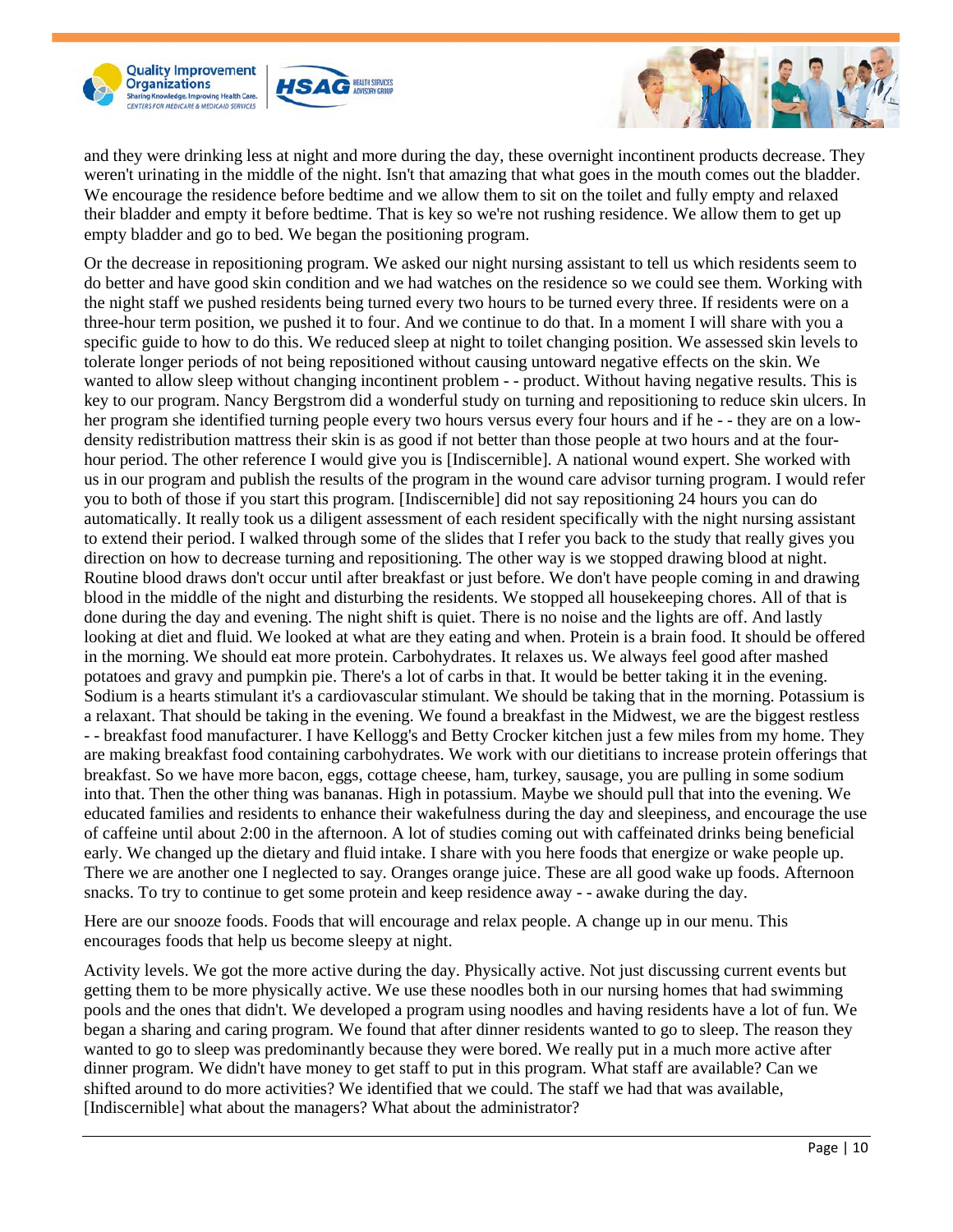





Couldn't they do an activity in the evening? We started what was called a sharing and caring program. Once a month, every one of the skilled nursing facilities leader and we identified them as anyone that had someone reporting to them. That leader would come in later in that day. They didn't work more hours but they just started later. They would take turns doing a one a one 90-minute program of an activity in the evening. Let me tell you, this was not an embraced program. People did not want to do it. I am talking about our leaders. This was not part of their job. They didn't like it. They didn't want to do it. People are saying wait a minute. I don't want to do this. We really needed to work to say what do you like to do during the day? What is it that you want to do in your personal life that you would like to share with others? People started to say I like quilting or photography or travel. We had one gentleman who is our maintenance director at one of our facilities and he light - - likes to motorcycle ride. We said why don't we open the doors in the nursing home and you can ride your motorcycle in and park it in the front entrance and let residents look at it and touch it and feel it. Maybe some could sit on it and may be a year later we can get a program where you could give residents rides. It started small. We engaged the talent of our staff to not work longer, more hours but work later into the evening to provide interest for our residents. The last thing I want to say is this was the aromatherapy. A lot of work is done in aromatherapy. Our program at the very end of the three years. This started to be a breakthrough in sleep and wakefulness. That is aromatherapy. After the three-year program I would say we put this into place more rigorously. Aroma targets different neurochemicals. It works on the limbic system. That is intact in the residents who suffer from dementia.

We use it as an inhalation. We have aromatherapy therapists who use essential oils and they enhance wakefulness during the day and sleepiness at night. The ones we use predominantly were lavender and chamomile. It increases alpha waves in the brain which are associated with relaxation and sleep. We put some drops of lavender or chamomile on a bandage and we stick it on the caller of their nightwear. During the day same thing. We would flip it. Jasmine, citrus, and mint have been identified as stimulating brainwave activity. Increasing beta waves. That's associated with alertness. Taking a Band-Aid and dropping a few drops on and placing it on their caller has a positive brainwave effect. We know peppermint works well and pain. We are using peppermint lotion applied at different points on the body and working with our position - - physicians using peppermint and ginger.

To summarize, we looked at the root causes of the disturbance of sleep. I would say to begin with the priority is you have to get leadership on board. Those people who are in the leadership management position have to be dedicated to not having their sleep disturbed at night and being more awake during the day. We took a lot of education of our employees. I can't say enough for how much the survey are supported. We started simple. We started with the easiest route first. Open the windows during the day. Don't change out all the lights. That came months later. Making sure that all the lights were turned off at night except for Amber red glow lights. Getting hug lights to our staff. We started small but we grew and grew into a program.

Question did the program help to reduce false? And the QIQMs even more? What was the result of the program? At the beginning one of our 65 bed skilled nursing facilities on average were severing from 1seven falls a month. A year later their average was nine falls a month.

Are hundred and to bed - - are 100 to bed facility was 25 falls a month and a year later 13 falls a month. In the beginning all of our facilities 99 percent had sleep disturbed every two hours. In 2012 that was down to 5eight percent and in 2013 seven percent of our resident. - - Are of our residents sleep disturbed. And some of the facilities at 3 to 5 percent in some nearing palliative care or once you are postop that were checking them the first 24 to 24 hours postoperatively. Outcome goals. The goal was to reduce the baseline averages for the five selected QIQMs. We could select any of the five. The second most selective one was the residents who received antipsychotics. All participating nursing facilities exceeded the goals for improving their selected QIQMs from their initial baseline.

Just a word. This is a huge change. It's a cultural change in how we run our nursing homes. Mahatma Gandhi, a politician in India totally change the political scene in his country. He asked how to initiate change? First of all, they ignore you. Secondly they laugh at you and then they attack you. Hang in there. Then you win. That is the summation and conclusion of my webinar. Jeanette do we have any time to take questions?  $\gg$  We have a couple